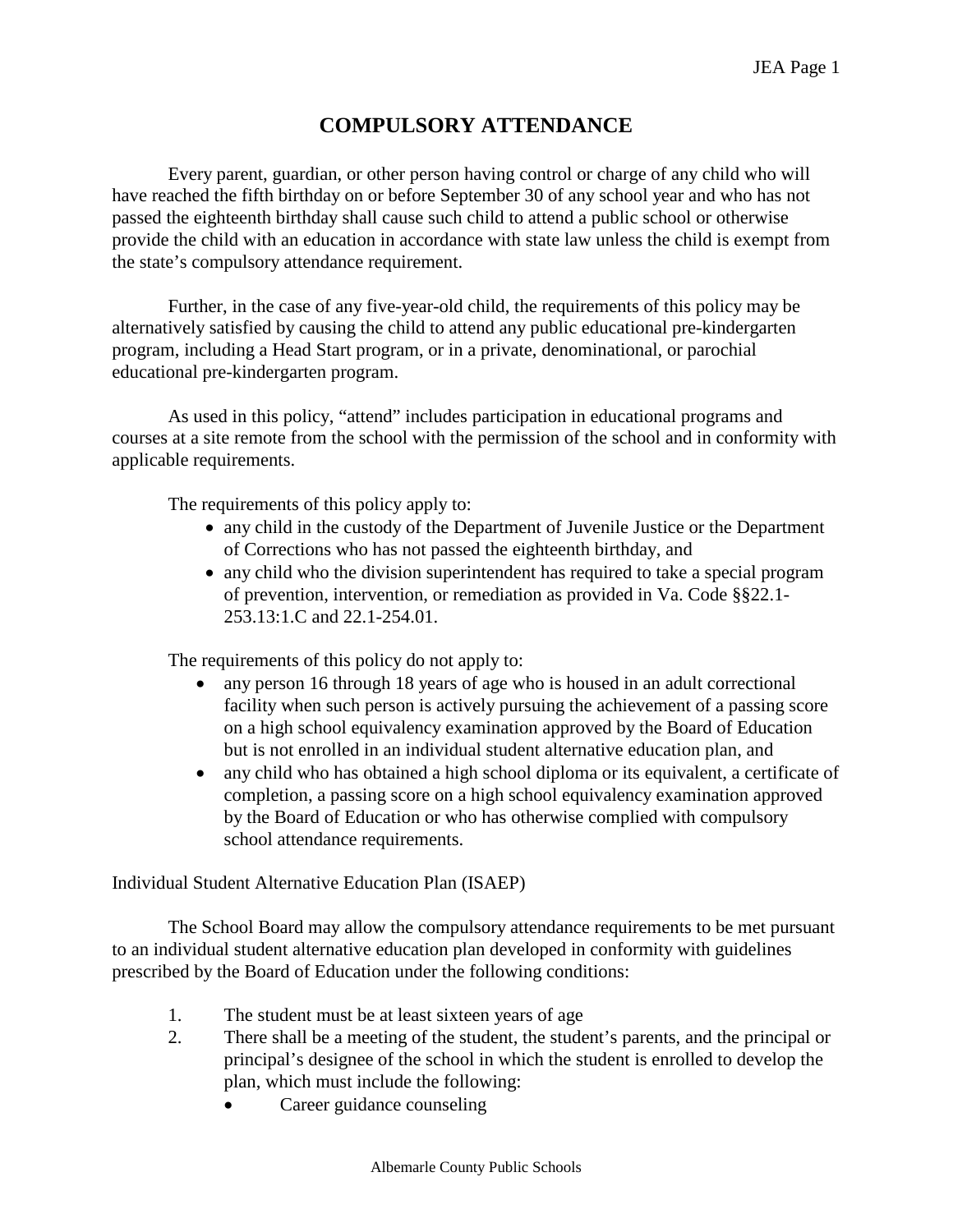- Mandatory enrollment and attendance in a preparatory program for passing a high school equivalency examination approved by the Board of Education or other alternative education program approved by the School Board, with attendance reported to the principal or principal's designee
- Mandatory enrollment in a program to earn a Board of Education approved career and technical education credential, such as the successful completion of an industry certification, a state licensure examination, a national occupational competency assessment, or the Virginia workplace readiness skills assessment
- Successful completion of the course in economics and personal finance required to earn a Board of Education –approved high school diploma
- Counseling on the economic impact of failing to complete high school; and
- Procedures for re-enrollment
- 3. A student for who such an individual student alternative education plan has been granted but who fails to comply with the conditions of the plan shall be in violation of the compulsory attendance law, and the superintendent or attendance officer shall seek immediate compliance with such law.

## Alternative Education Programs

The School Board may, in accordance with the procedures set forth in Va. Code §22.1- 276.01 et. Seq. and upon a finding that a school-age child has been

- charged with an offense relating to the Commonwealth's laws, or with a violation of School Board policies, on weapons, alcohol or drugs, or intentional injury to another person;
- found guilty or not innocent of a crime that resulted in or could have resulted in injury to others, or of an offense that is required to be disclosed to the superintendent of the school division pursuant to subsection G of Va. Code § 16.1-260;
- suspended pursuant to Va. Code § 22.1-277.05; or
- expelled from school attendance pursuant to Va. Code §§ 22.1-277.06, 22.1-277.07, or subsection C of § 22.1-277,

require a student to attend an alternative education program as provided by Va. Code § 22.1- 209.1:2 or 22.1-277.2:1.

Whenever a court orders any pupil into an alternative education program, including a program in general educational development, offered in the public schools, the School Board will determine the appropriate alternative education placement of the pupil regardless of whether the pupil attends the public schools it supervises or resident within its school division.